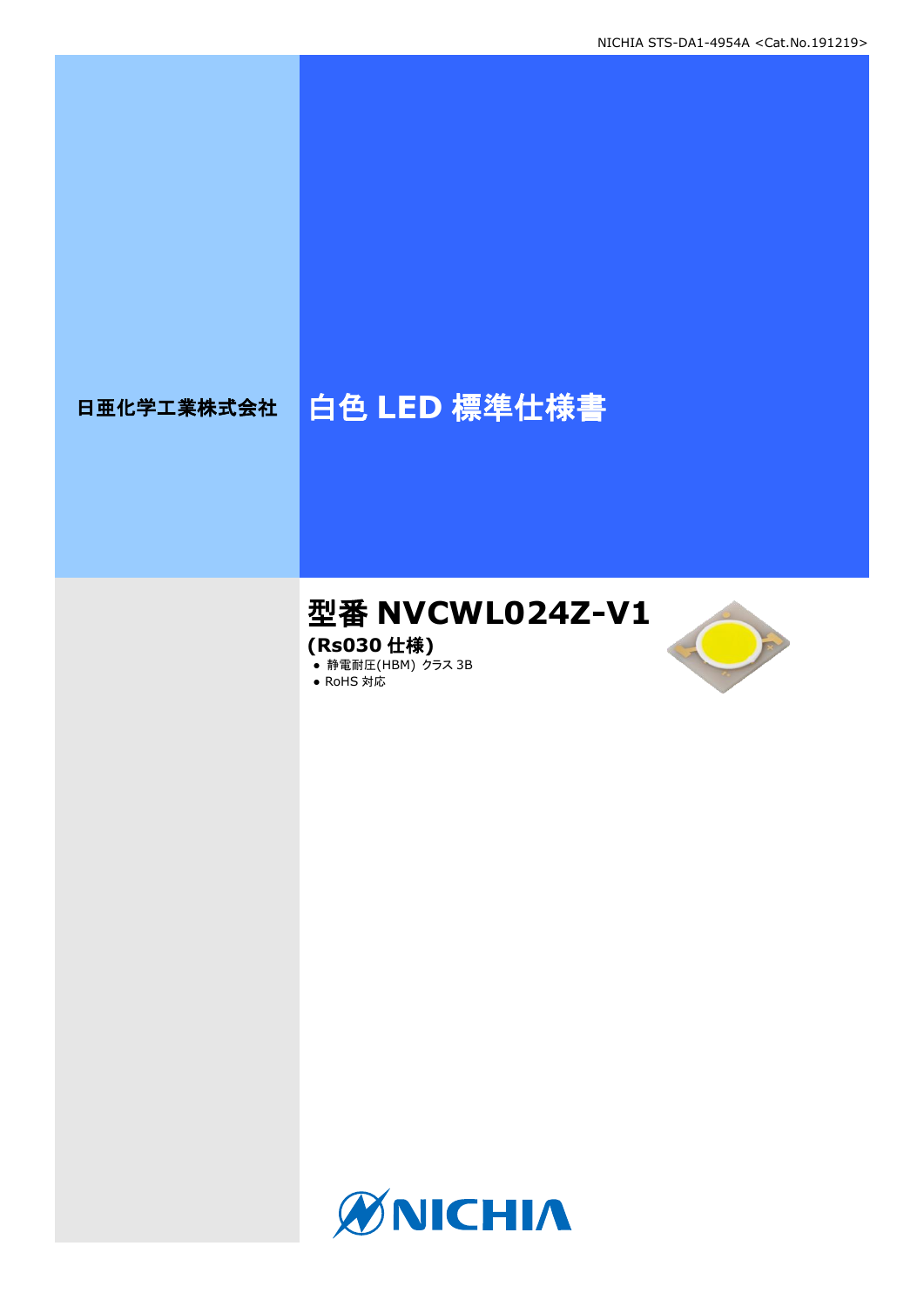## 規格

## (1) 絶対最大定格

| 項目        | 記号                 | 最大定格           | 単位 |
|-----------|--------------------|----------------|----|
| 順電流       | $I_F$              | 3000           | mA |
| パルス順電流    | $I_{\mathsf{FP}}$  | 4500           | mA |
| 静電耐圧(HBM) | V <sub>ESD</sub>   | 8              | kV |
| 逆方向許容電流   | $I_{R}$            | 85             | mA |
| 許容損失      | $P_D$              | 115            | W  |
| 動作温度      | $T_{\mathsf{opr}}$ | $-40 \sim 105$ | °C |
| 保存温度      | $T_{\rm stq}$      | $-40 \sim 100$ | °C |
| ジャンクション温度 |                    | 150            | °C |

\* TJ=25°C での値です。

\* IFP条件は、パルス幅 10ms 以下、デューティー比は 10%以下です。

\* IF、IFpは、ディレーティング特性を参照してください。

\* 静電耐圧(HBM)は ANSI/ESDA/JEDEC JS-001 のクラス 3B です。

 $*$ 動作温度はケース温度(Tc)での値です。

## (2) 特性

|           | 項目         | 記号             | 条件             | 標準     | 最大                       | 単位   |
|-----------|------------|----------------|----------------|--------|--------------------------|------|
| 順電圧       |            | $V_{\sf F}$    | $I_F = 1200mA$ | 35.5   | $\overline{\phantom{a}}$ | v    |
| Rs030 ランク | 光束(色度座標 1) | $\Phi_{v}$     | $I_F = 1200mA$ | 3080   |                          | Im   |
|           | $\times$   |                | $I_F = 1200mA$ | 0.4338 |                          |      |
| 色度座標 1    |            |                | $I_F = 1200mA$ | 0.4030 |                          |      |
| Rs030 ランク | 光束(色度座標 2) | $\Phi_{\rm v}$ | $I_F = 1200mA$ | 3840   |                          | Im   |
|           | $\times$   |                | $I_F = 1200mA$ | 0.3447 |                          |      |
| 色度座標 2    |            |                | $I_F = 1200mA$ | 0.3553 |                          |      |
| 熱抵抗       |            | $R_{\theta$ JC |                | 0.55   | 0.70                     | °C/W |

\* TJ=25°C での値です。パルス駆動により測定しています。

\* 光学特性は、CIE 127:2007 に準拠した値です。

\* 色度座標は、CIE 1931 色度図に基づくものとします。

\* 熱抵抗 RθJCは、JESD51-1 に準拠した Dynamic 法により測定しています。

 $*$  熱抵抗  $R_{\theta JC}$ は、ダイスから Tc 測定ポイントまでの熱抵抗を表します。

\* 熱抵抗 R<sub>0JC</sub>は放熱グリスを用いた際の熱抵抗値です。放熱シートを用いた場合、熱抵抗値は顕著に大きくなる可能性があります。

\* 熱抵抗に関する詳細は注意事項(6)熱の発生を参照ください。

**COB** の取り扱い、密着、放熱などの一連のアプリケーションノートは弊社ホームページ「**LED** テクニカルデータ」をご確認ください。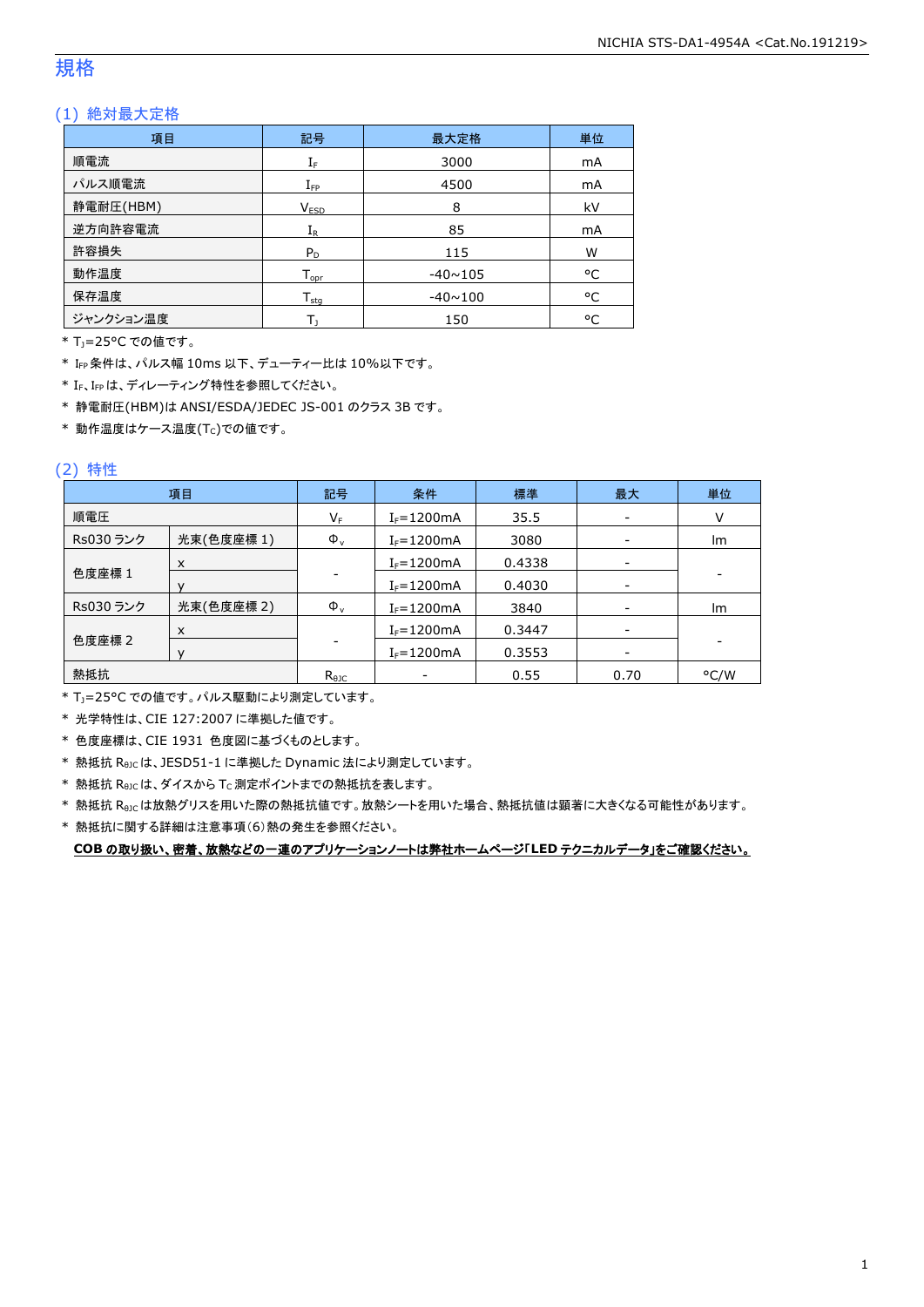## ランク分け

| 項目  | ランク                      | 条件             | 最小   | 最大   | 単位 |
|-----|--------------------------|----------------|------|------|----|
| 順電圧 | $\overline{\phantom{a}}$ | $I_F = 1200mA$ | 33.0 | 38.4 | V  |
| 光束  | Q0345                    |                | 3450 | 4230 |    |
|     | Q0333                    |                | 3330 | 4070 |    |
|     | Q0313                    |                | 3130 | 3830 |    |
|     | Q0297                    | $I_F = 1200mA$ | 2970 | 3650 | lm |
|     | Q0277                    |                | 2770 | 3390 |    |
|     | Q0261                    |                | 2610 | 3190 |    |
| 演色性 | $R_{a}$<br><b>Rs030</b>  | $I_F = 1200mA$ |      |      |    |

色度範囲(I<sub>F</sub>=1200mA)

色度座標は中央値より MacAdam 楕円 3 ステップ範囲内となります。

|            |        | ランク    | ランク    | ランク    | ランク    | ランク    | ランク    |
|------------|--------|--------|--------|--------|--------|--------|--------|
|            |        | sm273  | sm303  | sm353  | sm403  | sm453  | sm503  |
| 色温度値(単位:K) | $I$ CP | 2700   | 3000   | 3500   | 4000   | 4500   | 5000   |
|            | x      | 0.4578 | 0.4338 | 0.4073 | 0.3818 | 0.3611 | 0.3447 |
| 色度座標中央値    |        | 0.4101 | 0.4030 | 0.3917 | 0.3797 | 0.3658 | 0.3553 |

\* T<sub>J</sub>=25°C での値です。パルス駆動により測定しています。

\* 順電圧は±0.35V の公差があります。

- \* 光束は±5%の公差があります。
- \* 色度は±0.003 の公差があります。

\* 1 注文単位に対して上記のランクを納入します。又、その納入比率は問わないものとします。

## 色度,演色性-光束ランク対応表

| 色度ランク | 演色性ランク       | 光東ランク |
|-------|--------------|-------|
| sm273 | <b>Rs030</b> | Q0261 |
| sm303 | <b>Rs030</b> | Q0277 |
| sm353 | <b>Rs030</b> | Q0297 |
| sm403 | <b>Rs030</b> | Q0313 |
| sm453 | <b>Rs030</b> | Q0333 |
| sm503 | <b>Rs030</b> | 00345 |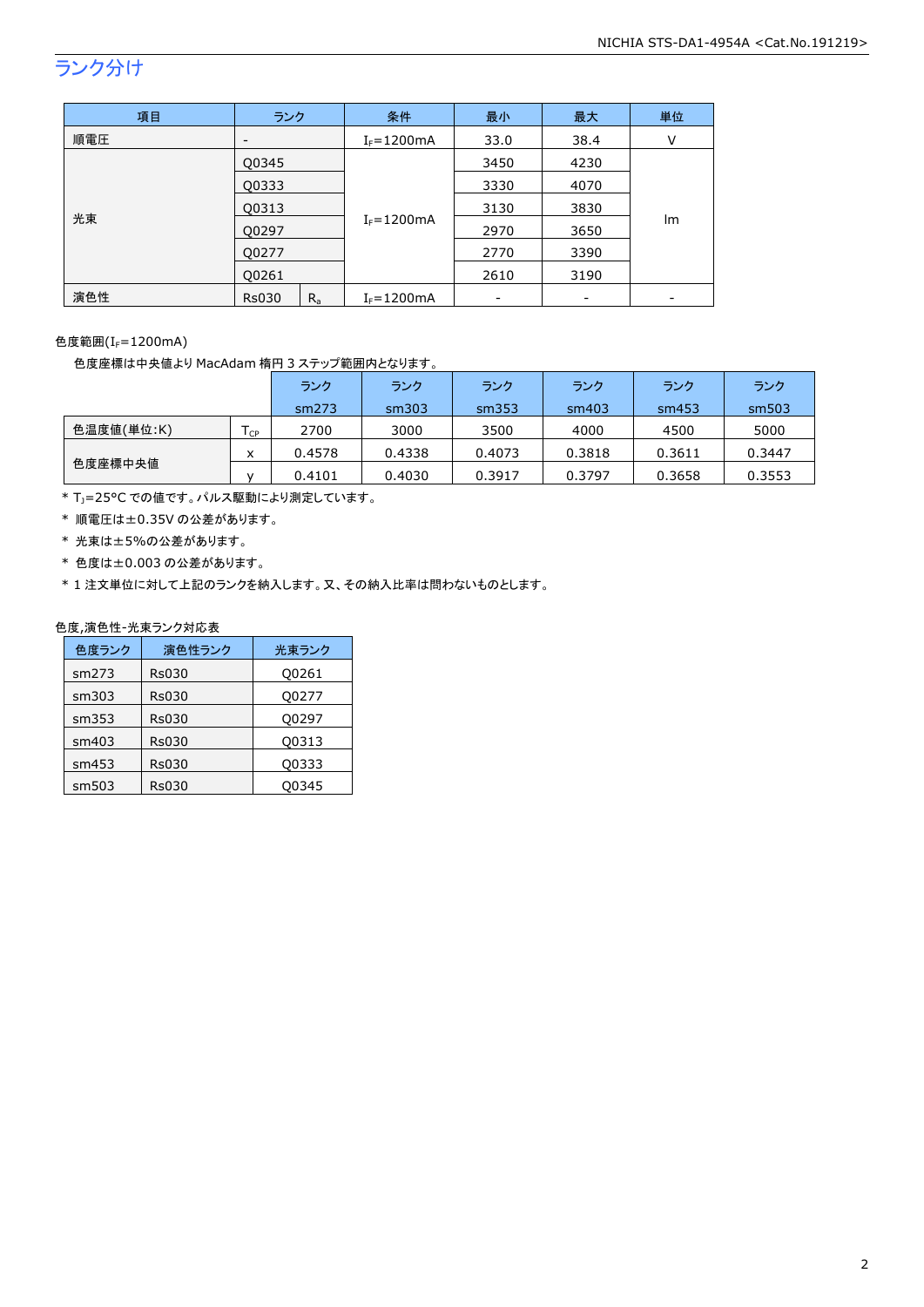色度図

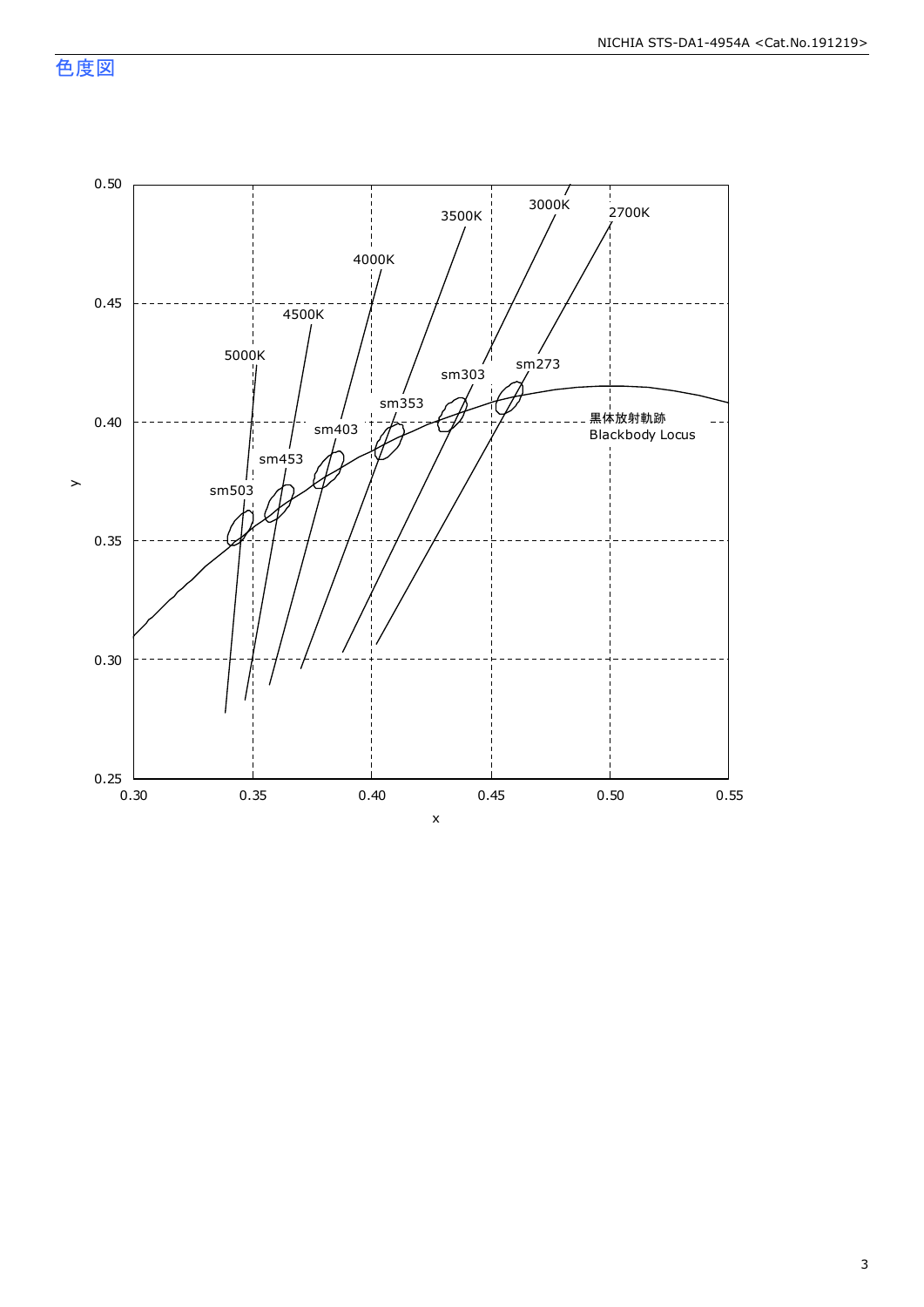## 外形寸法

\* 本製品はRoHS指令に適合しております。<br>
This product complies with RoHS Directive.<br>
\* 括弧で囲まれた寸法は参考値です。<br>
The dimension(s) in parentheses are for reference purposes. (単位 Unit: mm, 公差 Tolerance: ±0.3)

17 14  $\bigcirc$ 6.7  $\overline{6}$ ╬ Anode  $\frac{(11)}{(13.3)}$ 19 **MAX**  $\scriptstyle\sim$ 項目 Item 内容 Description パッケージ材質 セラミックス Package Materials Ceramics シリコーン樹脂 封止樹脂材質 (拡散剤+蛍光体入り) Encapsulating Resin Silicone Resin Materials (with diffuser and phosphor) 電極材質 金メッキ Electrodes Materials Au-plated 質量 1.2g(TYP) Weight



| AAAAAAAAAAAAA<br>1444444444444 |
|--------------------------------|
| 保護素ヨ<br>tection Device         |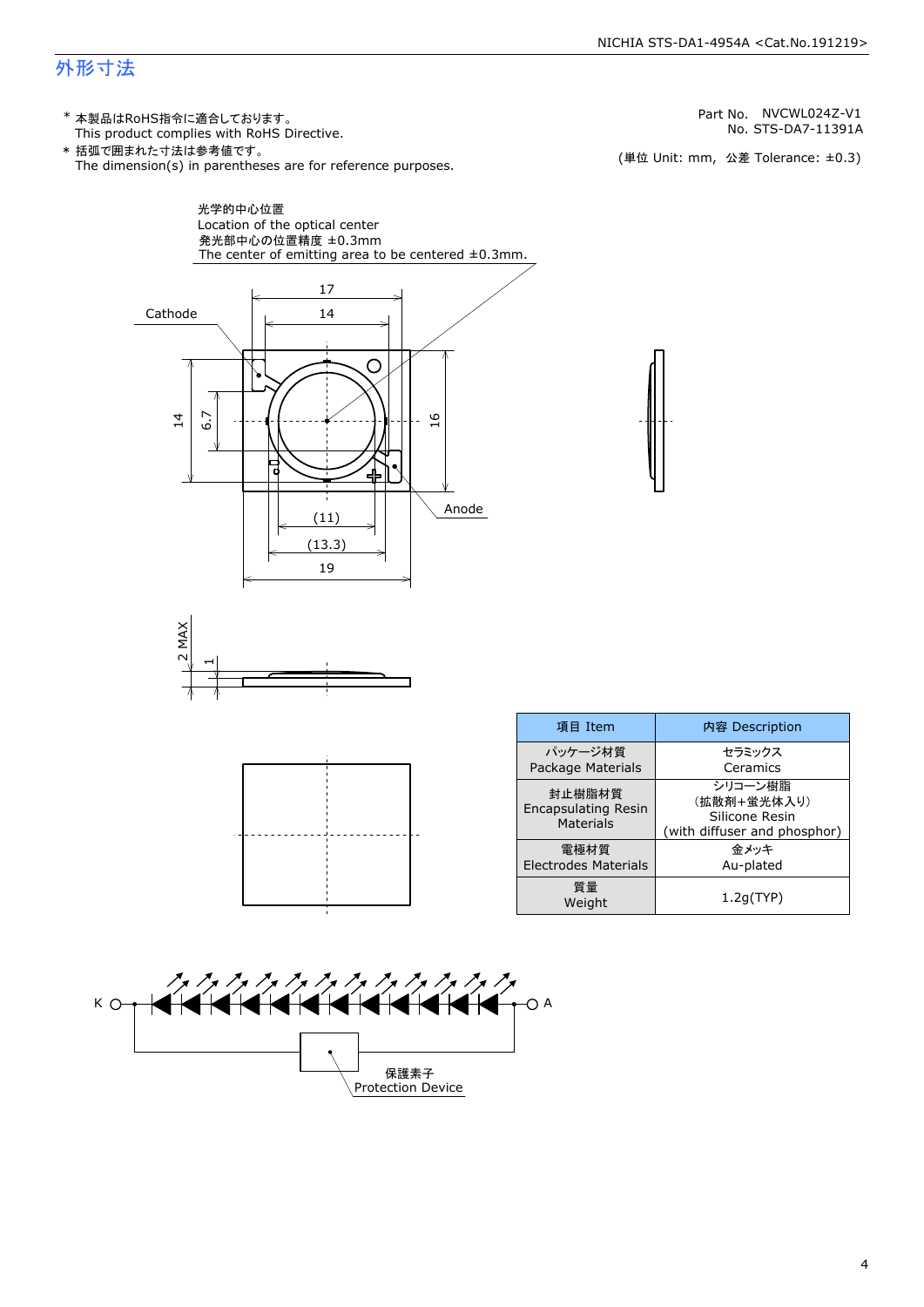## はんだ付け

#### ● 手はんだ推奨条件

| ⊫■唐 | 80°C 以下 |
|-----|---------|
| :間  | 5 秒以内   |

\* 手はんだは 1 回までとして下さい。

- \* 本製品は、封止材料及び封止樹脂枠材料にシリコーン樹脂を用いているため、上面の封止部が柔らかく、力が加わると傷、欠け、剥がれ、製品の変形、 断線や信頼性に影響を及ぼす恐れがあります。封止部及び封止樹脂枠に圧力を加えないで下さい。
- \* 基本的にはんだの取り付け後の修正は行わないで下さい。やむをえず修正する場合は、事前に修正による特性の劣化のなきことを確認の上行って下さ い。
- \* はんだ付け時、加熱された状態で LED にストレスを加えないで下さい。
- \* 実装機を使用する場合は、本製品にあった吸着ノズルを選定下さい。発光面サイズより小径のノズルを使用しますと発光面を傷つけると共に LED が不灯 に至る可能性があります。
- \* フラックスを使用する場合はノンハロゲンタイプを推奨します。また LED に直接フラックスがかかるような工程設計は行わないで下さい。
- \* 端子電極にリード線をはんだ付けする際及びはんだ付け後は、リード線にテンションを加えないようにしてください。端子電極の破壊もしくは端子電極の密 着強度が低下する恐れがあります。
- \* 端子電極にリード線のはんだ付けを行う場合は、使用はんだやリード被覆線の種類によってその含有成分により、端子電極の密着強度が低下する場合 がありますので、事前に実際に使用する部材にてご確認をお願いします。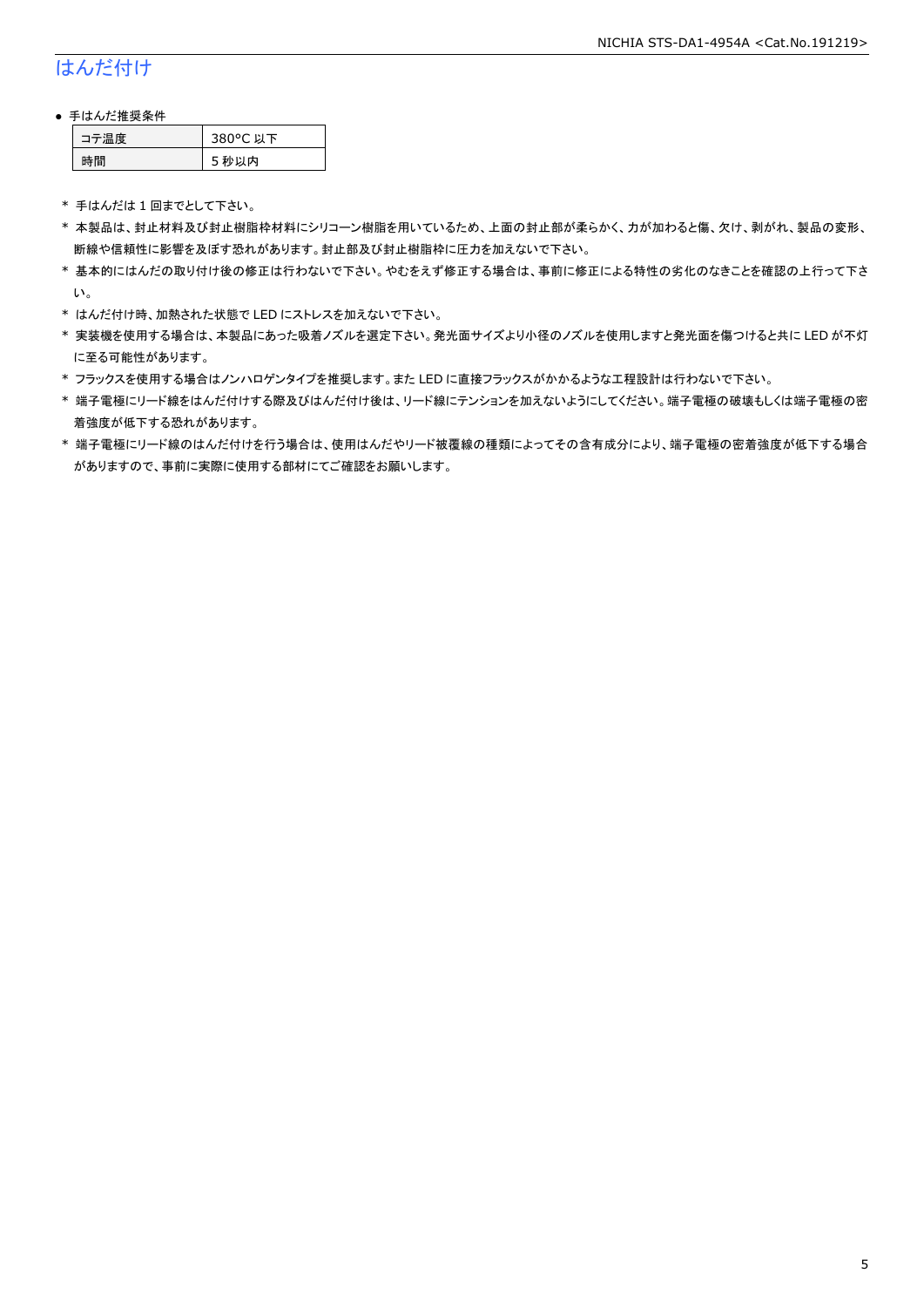## 梱包用トレイ

\* 数量は1トレイにつき 54個入りです。<br>Tray Size: 54pcs

\* 数量は1トレイにつき 54個入りです。<br>Tray Size: 54pcs<br>\* 寸法は参考です。<br>All dimensions shown are for reference only and are not guaranteed. \* づはは はいいい (単位 Unit: mm)<br>All dimensions shown are for reference only and are not guaranteed.



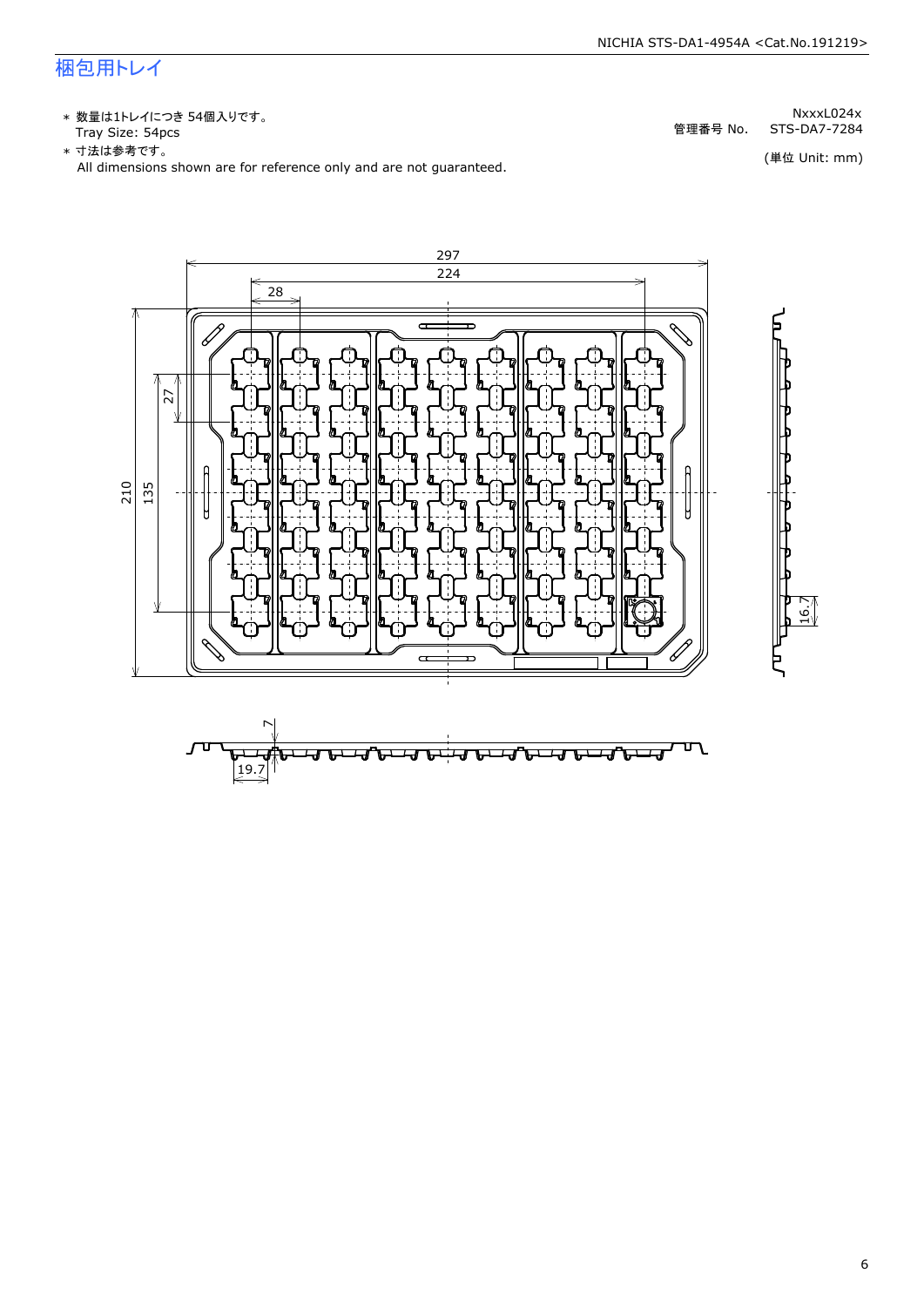## 梱包仕様

Trays are shipped with desiccants in heat-sealed moisture-proof bags. シリカゲルとともにトレイをアルミ防湿袋に入れ、熱シールにより封をします。



Part No. Nxxxxxxx<br>No. STS-DA7-5106D

|               |                                                                  | No. STS-DA |
|---------------|------------------------------------------------------------------|------------|
| Label ラベル     |                                                                  |            |
|               | <b>ØNICHIA</b>                                                   |            |
|               | <b>N</b> <sub>us</sub> XXXX LED<br>PART NO.: NXXXXXXX<br>******* |            |
| LOT:<br>OTY.: | <b>YMxxxx-RRR</b><br>PCS<br><b>RoHS</b>                          |            |
|               | NICHIA CORPORATION 491 OKA, KAMINAKA, ANAN, TOKUSHIMA, JAPAN     |            |

Moisture-proof bags are packed in cardboard boxes with corrugated partitions. アルミ防湿袋を並べて入れ、ダンボールで仕切ります。





- \* \*\*\*\*\*\*\* is the customer part number.<br>If not provided, it will not be indicated on the label.<br>客先型名が設定されていない場合は空白です。
	- For details, see "LOT NUMBERING CODE"<br>in this document.<br>ロット表記方法についてはロット番号の項を<br>参照して下さい。
- \* Products shipped on trays are packed in a moisture-proof bag.<br>They are shipped in cardboard boxes to protect them from external forces du<br>本製品はトレイに入れたのち、輸送の衝撃から保護するためダンボールで梱包します。<br>\* Do not drop or expose the box to exter Products shipped on trays are packed in a moisture-proof bag. They are shipped in cardboard boxes to protect them from external forces during transportation. 本製品はトレイに入れたのち、輸送の衝撃から保護するためダンボールで梱包します。
- Do not drop or expose the box to external forces as it may damage the products. \*
- 取り扱いに際して、落下させたり、強い衝撃を与えたりしますと、製品を損傷させる原因になりますので注意して下さい。 Do not expose to water. The box is not water-resistant. \*
- ダンボールには防水加工がされておりませんので、梱包箱が水に濡れないよう注意して下さい。 \*
- 輸送、運搬に際して弊社よりの梱包状態あるいは同等の梱包を行って下さい。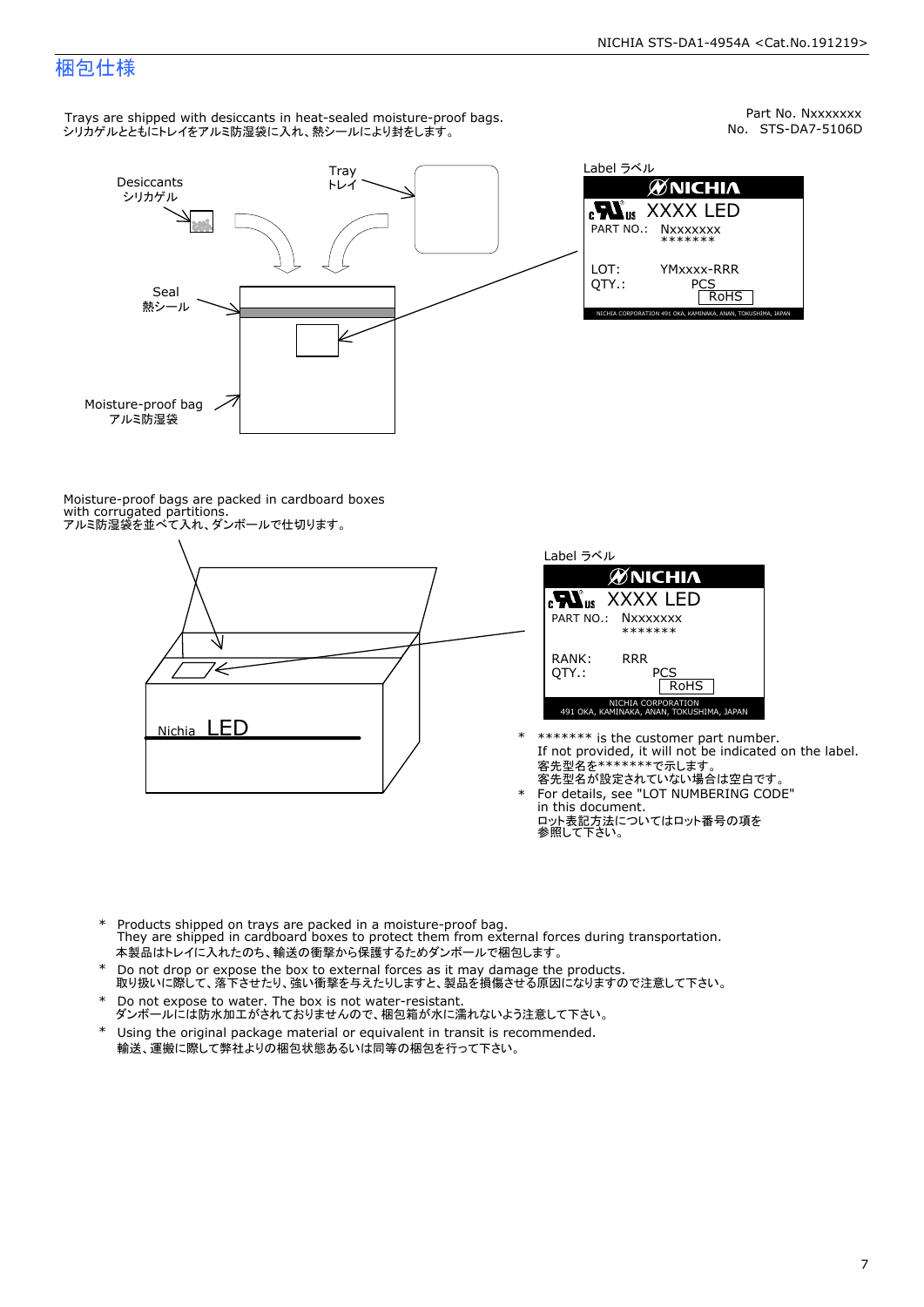## ロット番号

ロット番号は以下のように英数字で表記します。

- YMxxxx RRR
- Y 製造年

| 年    |   |
|------|---|
| 2018 | T |
| 2019 |   |
| 2020 | Κ |
| 2021 |   |
| 2022 | М |
| 2023 | N |

#### M - 製造月

| 月 | 月<br>M |    | М |
|---|--------|----|---|
|   |        |    |   |
|   | 8      |    | 8 |
|   |        | 9  | 9 |
|   |        | 10 | A |
|   | 5      | 11 | R |
| 6 | 6      | 12 |   |

xxxx-当社管理番号

RRR-色度ランク、光束ランク、演色性ランク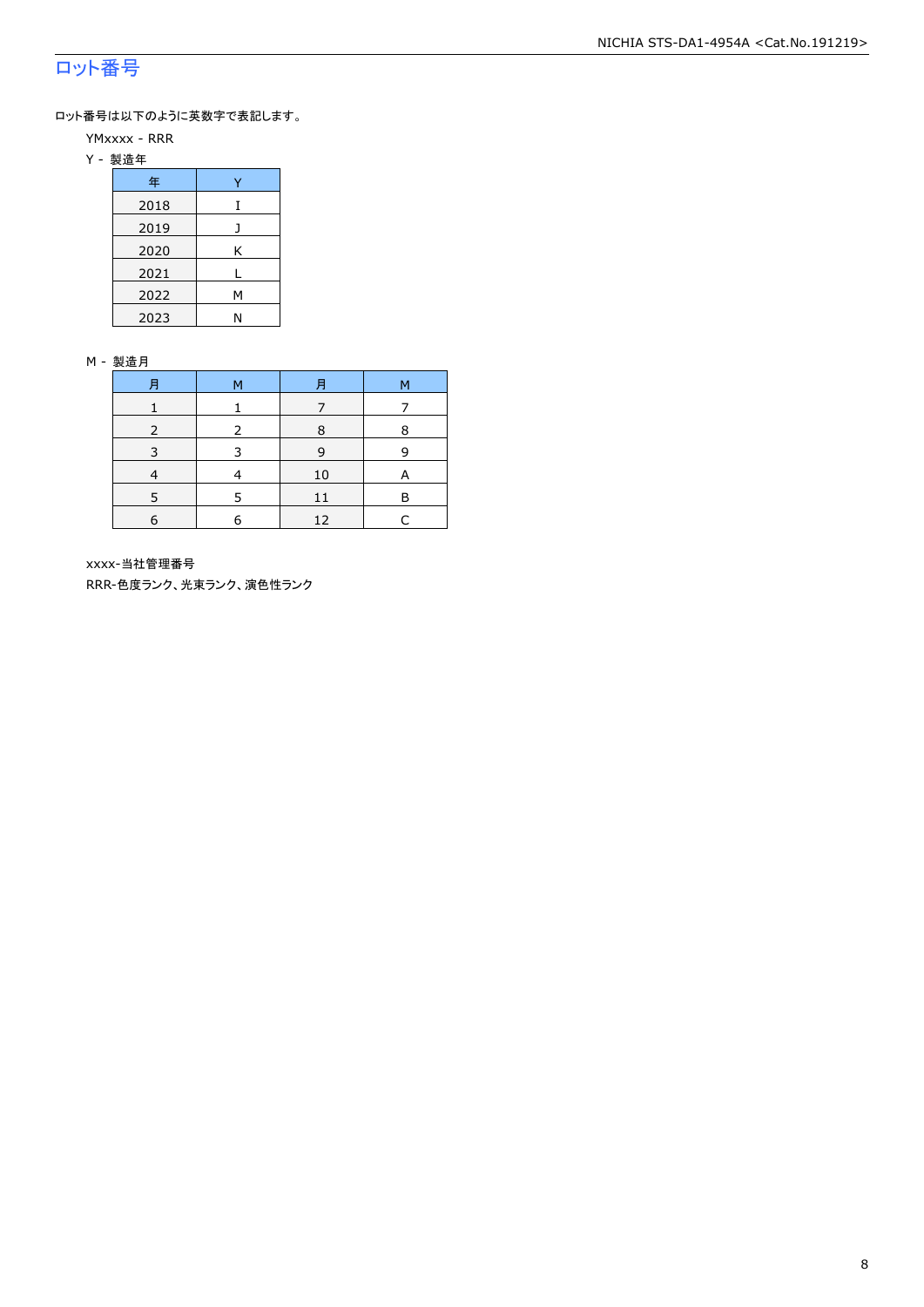ディレーティング特性

NVCWL024Z-V1 管理番号 No. STS-DA7-11395A



Duty Ratio(%)

9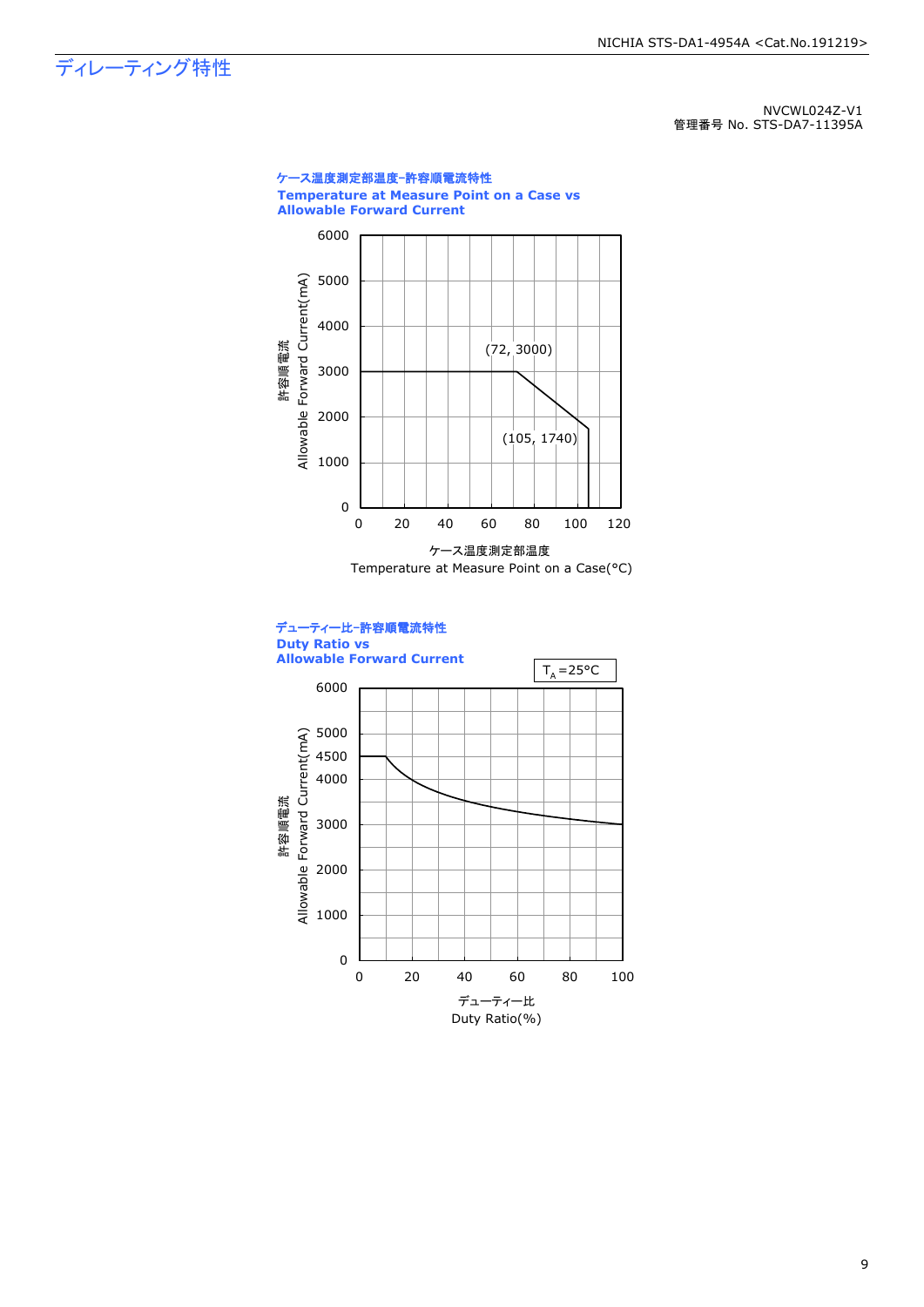## 光学特性

\* 本特性は参考です。 All characteristics shown are for reference only and are not guaranteed.

NVCWL024Z-V1 管理番号 No. STS-DA7-12390

\* パルス駆動により測定しています。 The following graphs show the characteristics measured in pulse mode.







\* 本特性はRs030仕様に対応しています。

The graphs above show the characteristics for Rs030 LEDs of this product.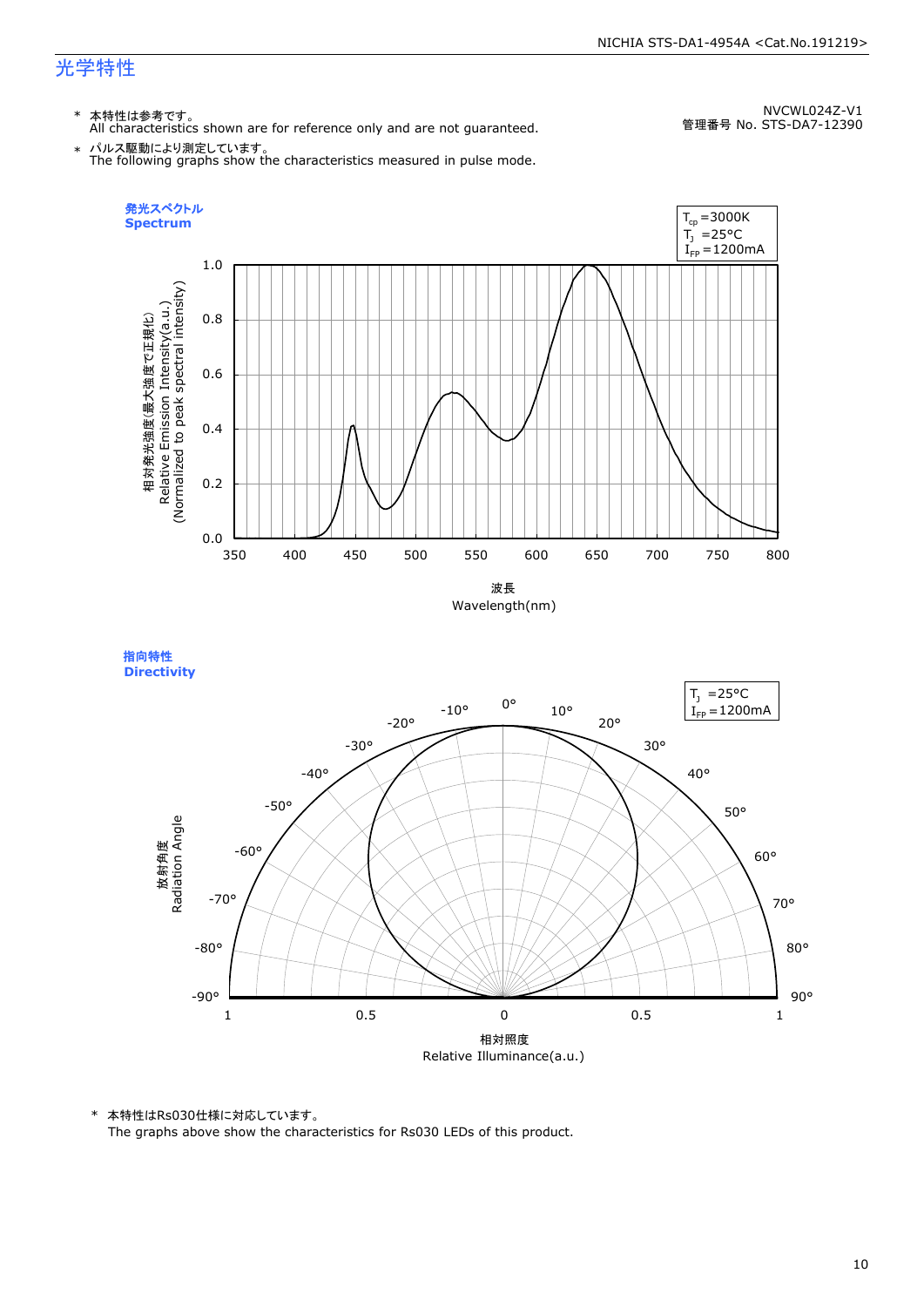## 光学特性

\* 本特性は参考です。 All characteristics shown are for reference only and are not guaranteed.

NVCWL024Z-V1 管理番号 No. STS-DA7-12391

\* パルス駆動により測定しています。 The following graphs show the characteristics measured in pulse mode.





\* 本特性はRs030仕様に対応しています。

The graphs above show the characteristics for Rs030 LEDs of this product.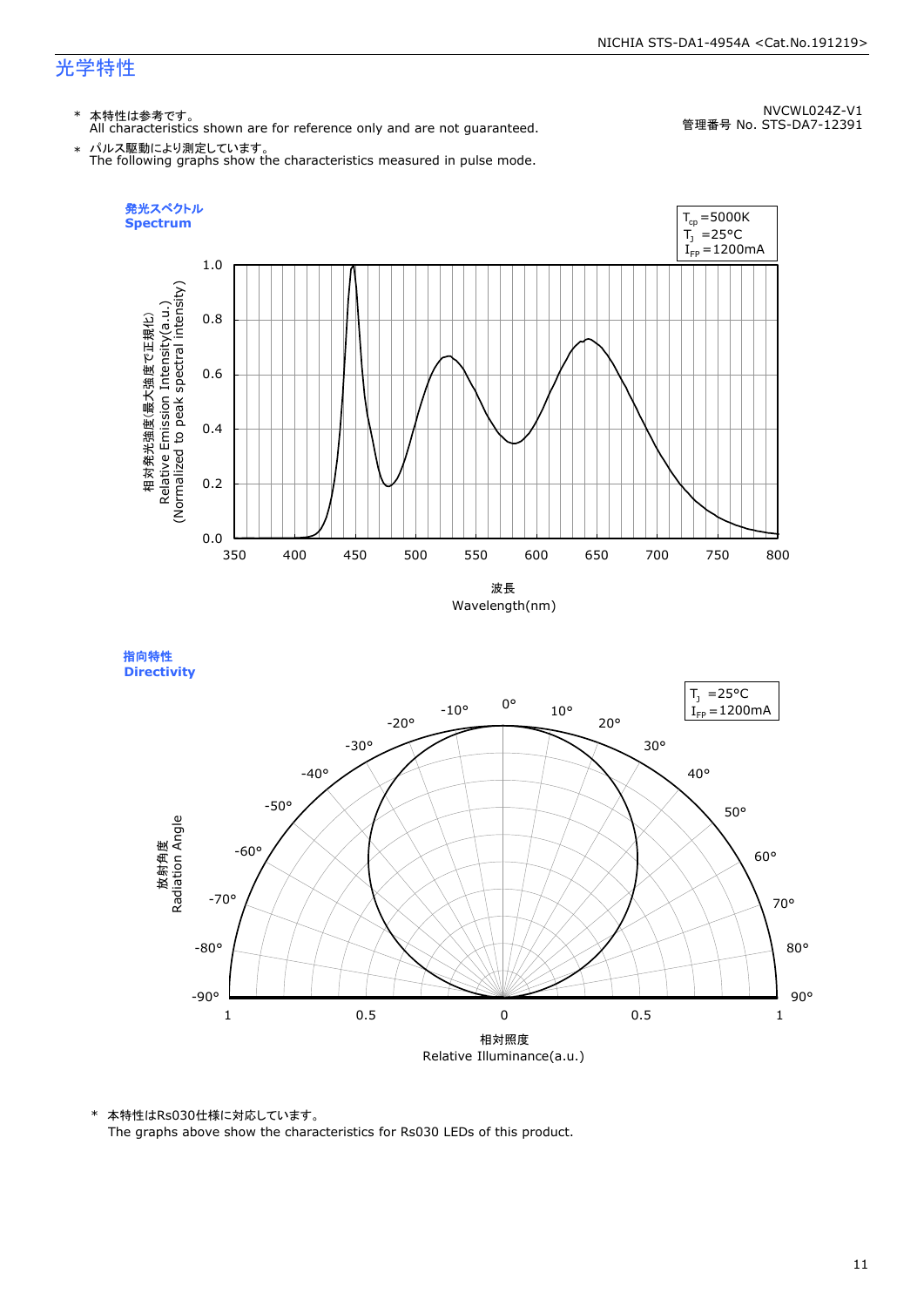\* 本特性は参考です。

All characteristics shown are for reference only and are not guaranteed.

NVCWL024Z-V1 管理番号 No. STS-DA7-12392





本特性は色度ランクsm27x、sm30x、sm35x、sm40x、sm45x(ランク座標範囲内の特別ランクを含む)、Rs030仕様に対応しています。 The graphs above show the characteristics for sm27x, sm30x, sm35x, sm40x, sm45x, Rs030 LEDs, including sub-bins, of this product.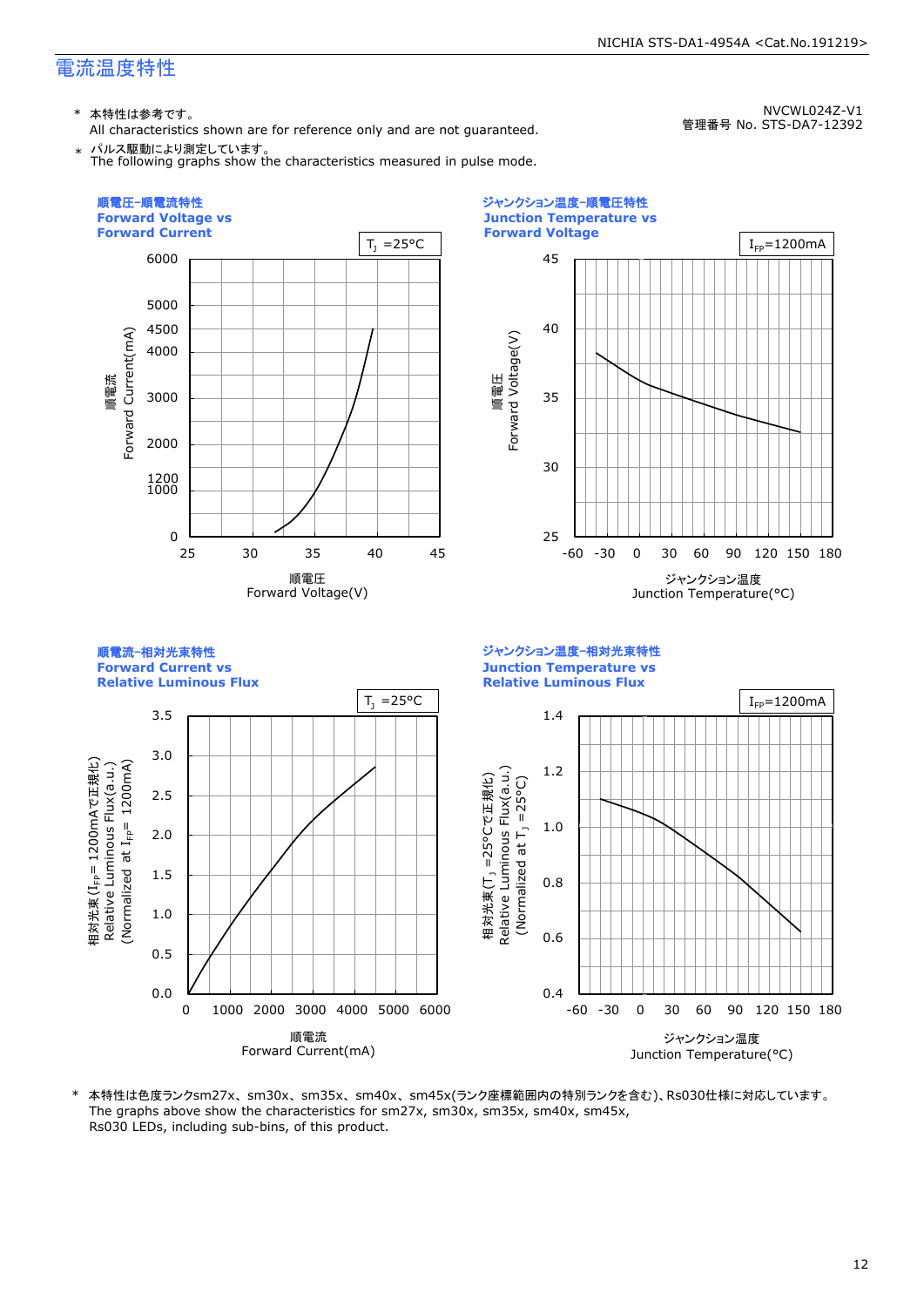\* 本特性は参考です。

All characteristics shown are for reference only and are not guaranteed. \* パルス駆動により測定しています。

NVCWL024Z-V1 管理番号 No. STS-DA7-12393





本特性は色度ランクsm50x(ランク座標範囲内の特別ランクを含む)、Rs030仕様に対応しています。 The graphs above show the characteristics for sm50x, Rs030 LEDs, including sub-bins, of this product.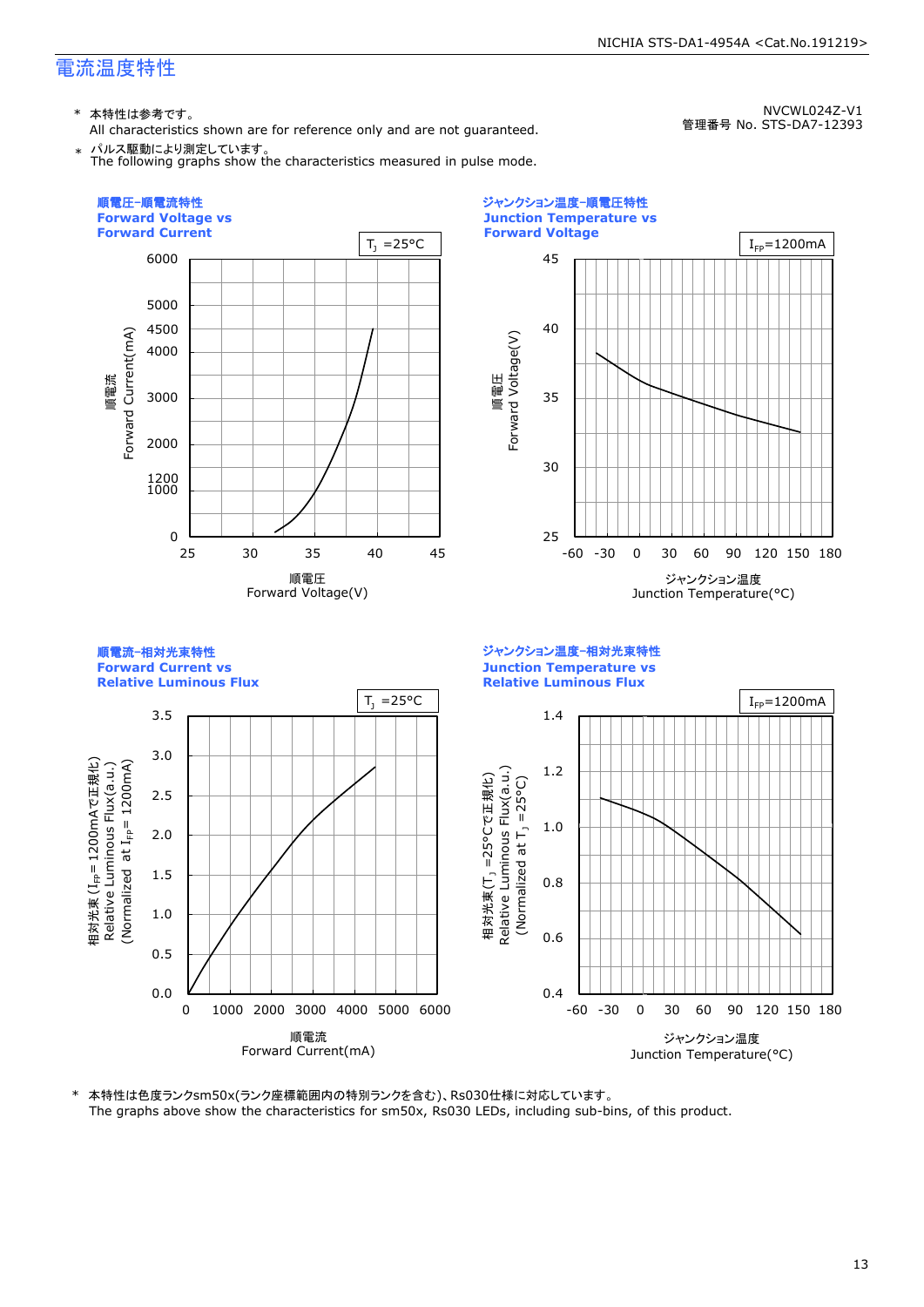- \* All characteristics shown are for reference only and are not guaranteed. 本特性は参考です。
- \* Ine following graphs show tr<br>パルス駆動により測定しています。 The following graphs show the characteristics measured in pulse mode.

Part No. NVCWL024Z-V1 No. STS-DA7-12394A





\* The graphs above show the characteristics for Rs030 LEDs of this product. 本特性は演色性ランクRs030に対応しています。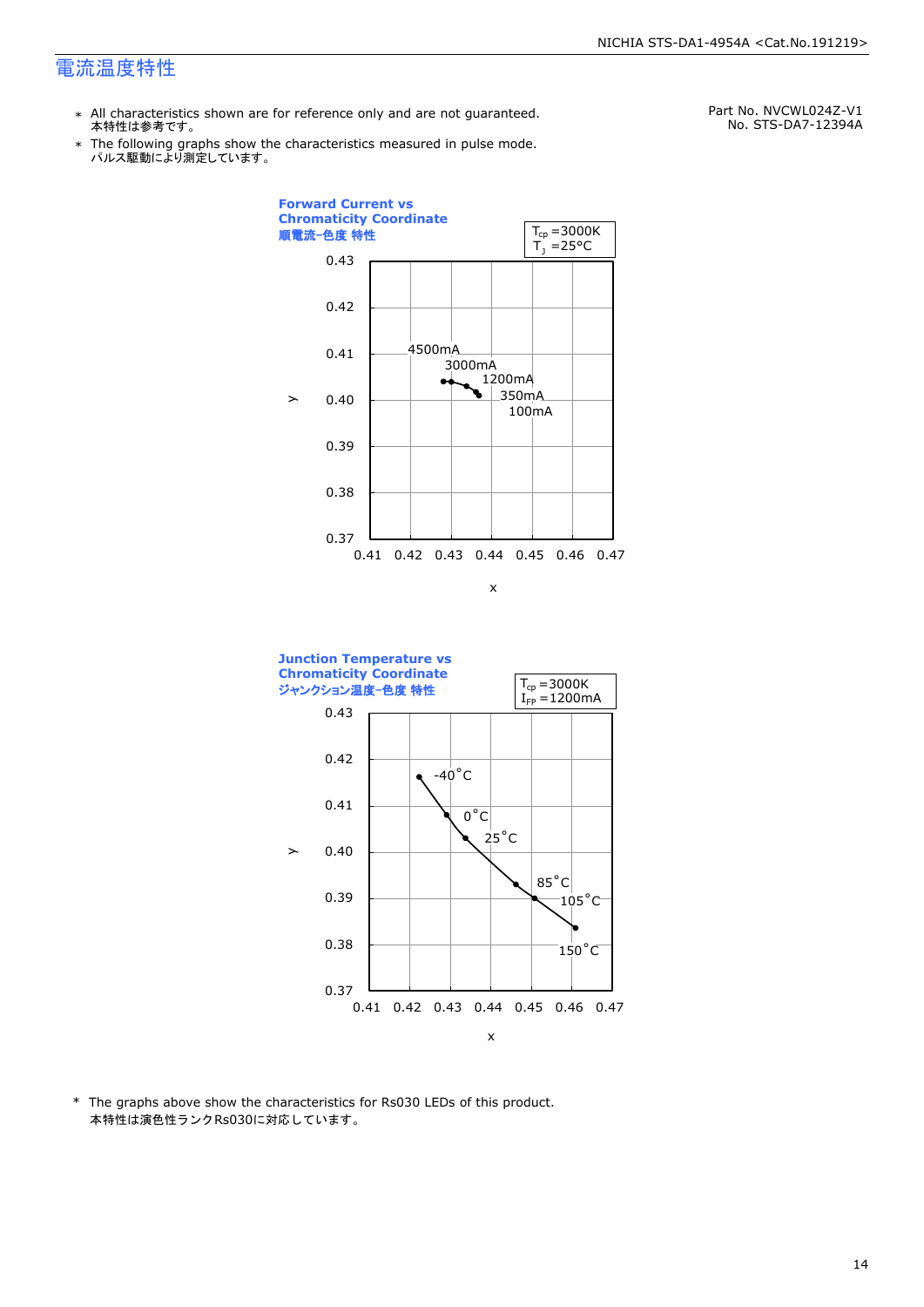- \* All characteristics shown are for reference only and are not guaranteed. 本特性は参考です。
- \* Ine following graphs show tr<br>パルス駆動により測定しています。 The following graphs show the characteristics measured in pulse mode.

Part No. NVCWL024Z-V1 No. STS-DA7-12395A





\* The graphs above show the characteristics for Rs030 LEDs of this product. 本特性は演色性ランクRs030に対応しています。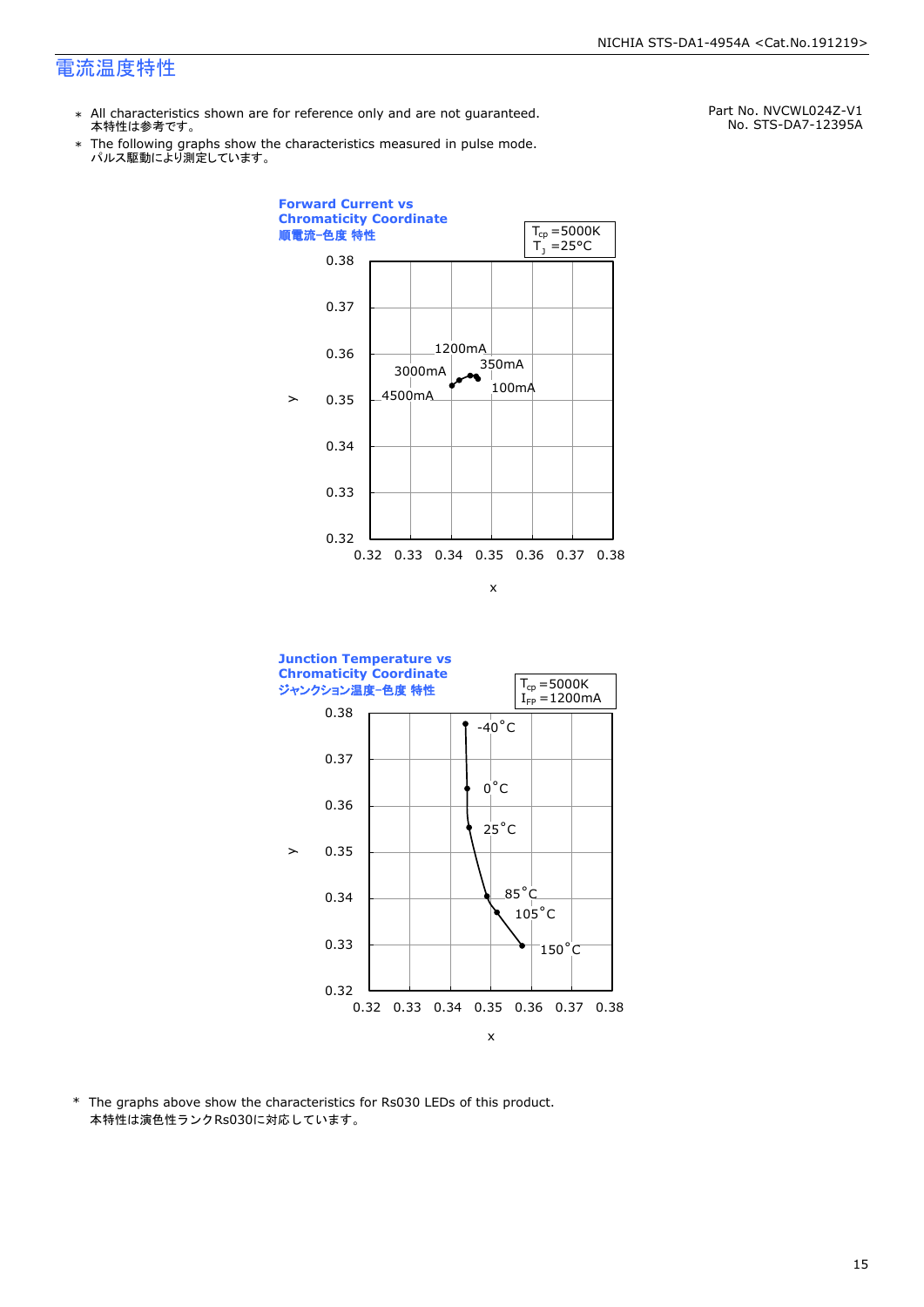## 信頼性

## (1) 試験項目と試験結果

| 試験項目    | 参照規格                            | 試験条件                           | 試験時間     | 故障判定<br>基準 No. | 故障数/試験数 |
|---------|---------------------------------|--------------------------------|----------|----------------|---------|
| 熱衝撃(気相) |                                 | -40°C(15 分)~100°C(15 分)        | 100 サイクル | #1             | 0/10    |
| 高温保存    | <b>JEITA ED-4701</b><br>200 201 | $T_A = 100^{\circ}C$           | 1000 時間  | #1             | 0/10    |
| 高温高湿保存  | <b>JEITA ED-4701</b><br>100 103 | $T_A = 60^{\circ}$ C, RH = 90% | 1000 時間  | #1             | 0/10    |
| 低温保存    | JEITA ED-4701<br>200 202        | $T_{\text{A}} = -40^{\circ}C$  | 1000 時間  | #1             | 0/10    |
| 高温連続動作  |                                 | $T_c = 72$ °C, $I_F = 3000$ mA | 1000 時間  | #1             | 0/10    |
| 静電破壊    | ANSI/ESDA/<br>JEDEC JS-001      | HBM, 8kV, 1.5kΩ, 100pF, 順逆 1回  |          | #1             | 0/10    |

注記:

測定は LED が常温に戻ってから行います。

## (2) 故障判定基準

| 基準 No. | 項目                    | 条件              | 判定基準                              |
|--------|-----------------------|-----------------|-----------------------------------|
|        | 順電圧(VF)               | $I_F = 1200$ mA | >初期値<br>$\overline{5} \times 1.1$ |
| #1     | 光束(<br>$\phi_{\rm v}$ | $f_F = 1200$ mA | <初期値×0.7                          |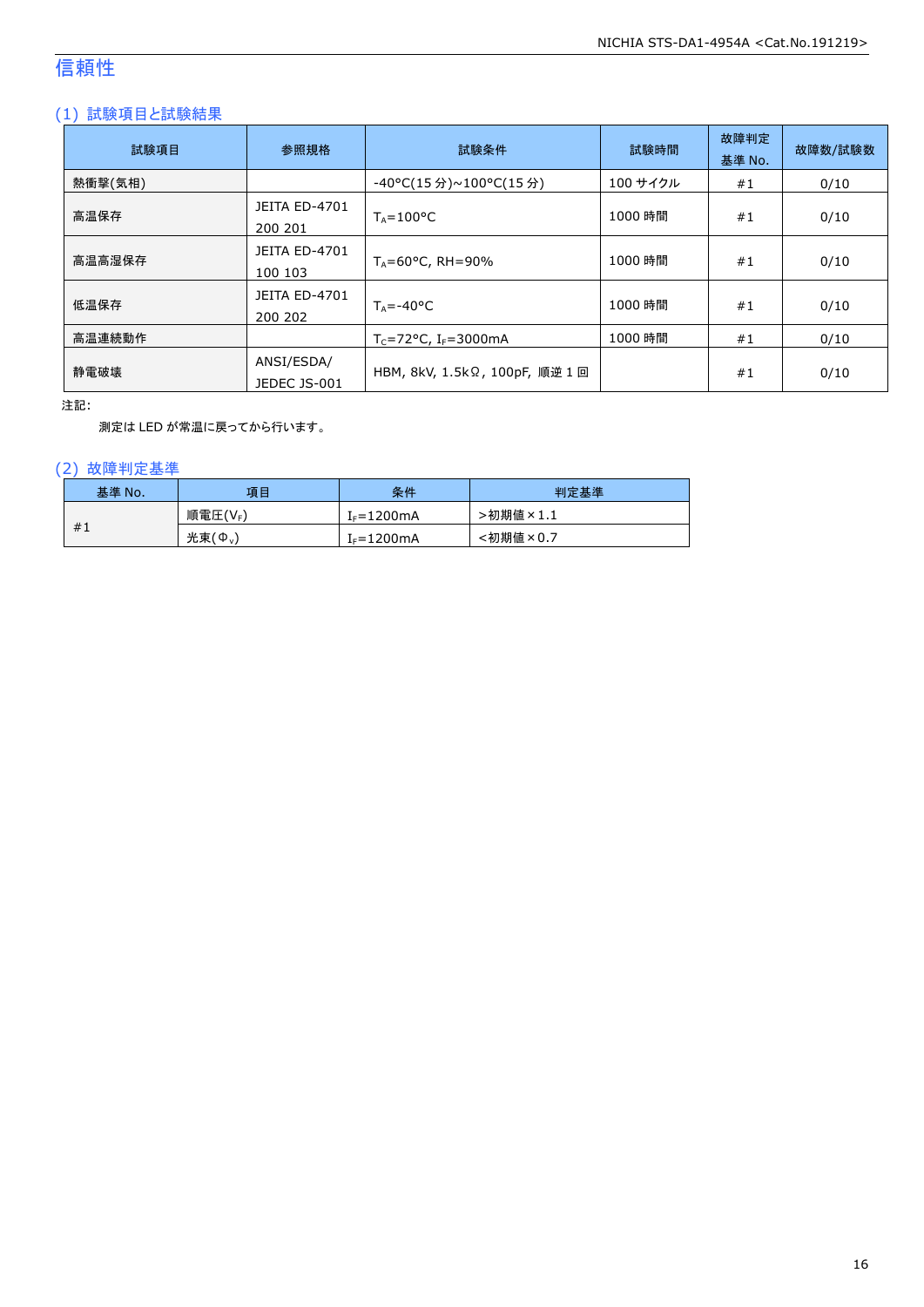## 注意事項

#### (1) 保管

| 条件 |           | 温度      | 湿度       | 期間        |
|----|-----------|---------|----------|-----------|
| 保管 | アルミ防湿袋開封前 | 30°C 以下 | 90%RH 以下 | 納入日より1年以内 |
|    | アルミ防湿袋開封後 | 30°C 以下 | 70%RH 以下 | 168 時間以内  |

- アルミ防湿袋を開封後は上記の条件を越えないようにはんだ付けを完了下さい。万一未使用の LED が残った場合は、シリカゲル入り密閉容器等で保管 下さい。なお当社防湿袋に戻し、再封印することを推奨します。
- 電極部分は、金メッキが施されております。腐食性ガス等を含む雰囲気にさらされますと、メッキ表面が変質し、問題が生じる事があります。保管時は密閉 容器等で保管して下さい。なお当社防湿袋に戻し、再封印することを推奨します。
- 実機に使用する部材(パッキン、接着剤など)については、メッキ表面への影響を考慮して、硫黄成分を含有しているものの使用を避けて下さい。メッキの 表面異常は、導通・接続不良に繋がる可能性があります。また、パッキンを使用する場合は、シリコーンゴム材質のものを推奨します。その際、低分子量 のシロキサンによる機器の接点不良に注意して下さい。
- 急激な温度変化のある場所では、結露が起こりますので温度変化の少ない場所に保管して下さい。
- 埃の多い環境での保管は避けて下さい。
- 直射日光や室温を超えるような環境に長期間さらさないで下さい。

## (2) 使用方法

● LED 毎に絶対最大定格を超えないように回路設計を行って下さい。LED 毎に定電流駆動することを推奨致します。また定電圧駆動する場合は、(A)の回 路は LED の順電圧の影響により LED に流れる電流がばらつく可能性がありますので、(B)の回路を推奨します。



- 本製品は、順方向電流駆動でご使用下さい。また、非点灯時には順逆とも電圧がかからないように配慮下さい。特に逆電圧が連続的に加わる状態は、マ イグレーションを発生させる可能性があり、素子にダメージを与える場合がありますので避けて下さい。長時間使用しない場合は、安全のために必ず主電 源スイッチを切って下さい。
- 電流により色度が変化するため、調光する場合はパルス駆動によるデューティ制御を推奨します。
- 本製品は LED の諸特性が安定する定格電流の 10%以上でご使用されることを推奨します。
- 雷サージなどの過電圧が LED に加わらないようにして下さい。
- 屋外で使用される場合は、十分な防水対策、湿度対策、塩害対策を施してご使用下さい。

### (3) 取り扱い上の注意

- 素手で本製品を取り扱わないで下さい。表面が汚れ、光学特性に影響を及ぼすことがあります。また場合によっては、製品の変形や断線が起こり、不灯 の原因になることがあります。
- ピンセットで本製品を取り扱う場合は、製品へ過度な圧力を掛けないようにして下さい。樹脂部の傷、欠け、剥がれ、製品の変形や断線が起こり、不灯の 原因となります。
- 本製品を落下させてしまった場合には、製品の変形などが発生することがありますのでご注意下さい。
- 本製品は積み重ねしないで下さい。製品を重ねると樹脂部に衝撃を与え、樹脂部の傷、欠け、剥がれ、変形・断線、LED 剥がれが発生し、不灯の原因に なります。

### (4) 設計上の注意

- LED 周辺で使用する部材(筐体、パッキン、接着剤、2 次レンズ、レンズカバーなど)から放出された揮発性有機化合物は、LED のレンズや封止樹脂を透 過する可能性があります。特に密閉状態では、これらの揮発性有機化合物が熱や光子エネルギーにさらされると変色が起こり LED の光出力が大幅に低 下したり、色ずれが発生する可能性があります。また、空気の循環をよくすることで、光出力の低下や色ズレが改善されることがあります。密閉状態でご使 用される場合は、実機点灯試験による光学評価で異常なきことの確認をお願いします。
- 本製品は、力が加わるとセラミックス基板の割れが発生する恐れがあります。本製品を筐体に固定する場合、専用ホルダを用いることを推奨します。
- 製品と筐体間の接続には放熱グリスを用いることを推奨します。製品・筐体のみの固定では、放熱性が低下することがあります。また放熱シートを用いた 場合、熱抵抗値は顕著に大きくなる可能性があります。

#### **COB** の取り扱い、密着、放熱などの一連のアプリケーションノートは弊社ホームページ「**LED** テクニカルデータ」をご確認ください。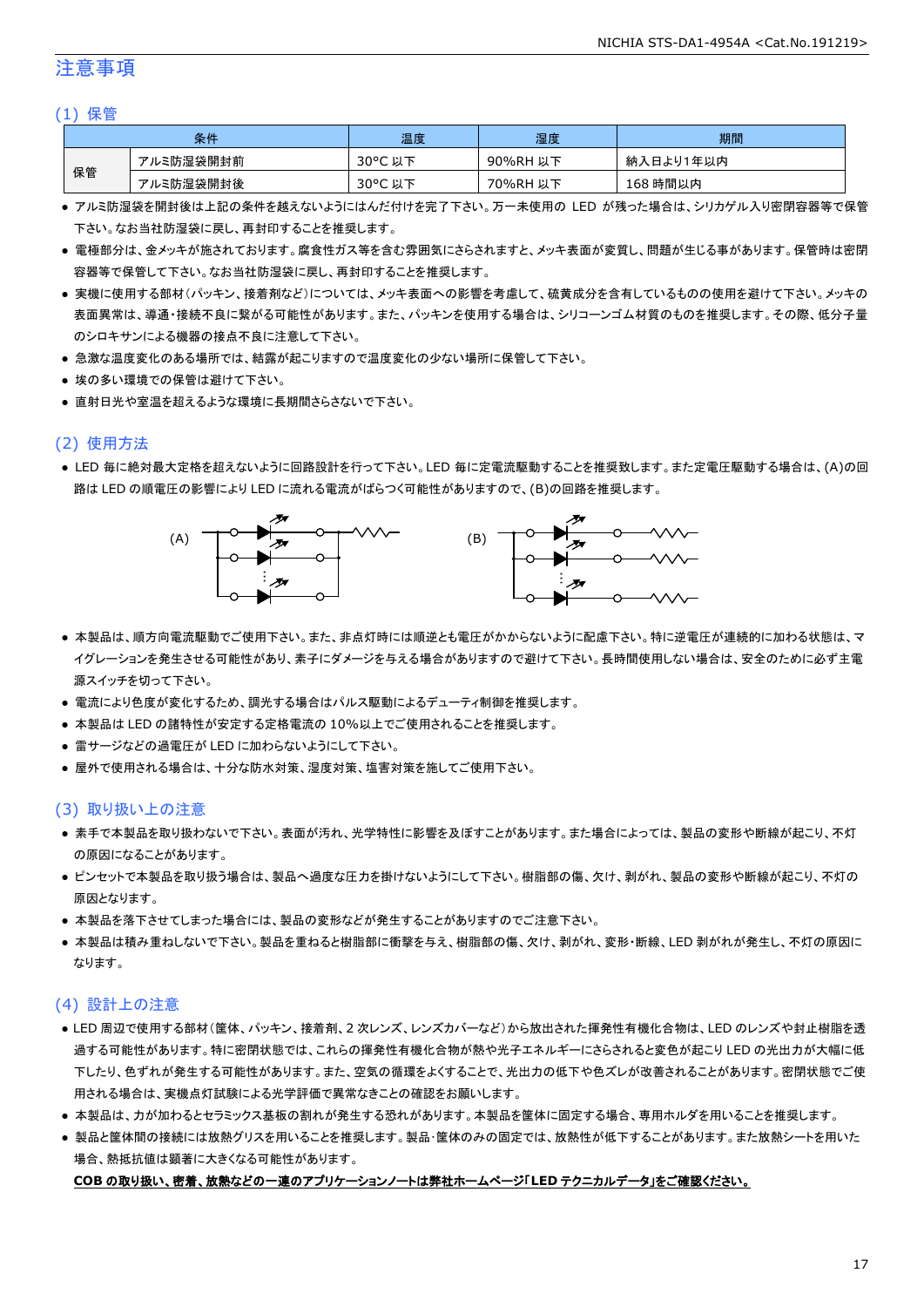#### (5) 静電気に対する取り扱い

● 本製品は静電気やサージ電圧に敏感で、素子の損傷や信頼性低下を起こすことがあります。取り扱いに際しては、以下の例を参考に静電気対策を十分 行って下さい。

 リストストラップ、導電性衣類、導電靴、導電性床材等による電荷の除去 作業区域内の装置、治具等の接地による電荷の除去 導電性材料による作業台、保管棚等の設置

- 使用機器(はんだコテなど)、治具、装置類や作業区域内は適切に接地をして下さい。また、実装される機器等についてもサージ対策の実施を推奨しま す。
- 治具、装置類にガラスやプラスチックなどの絶縁体を使用される場合は以下の例を参考に対策を十分行って下さい。

 導電性材料による導電化 加湿による帯電防止 除電器(イオナイザ)による電荷の中和

#### (6) 熱の発生

● 本製品をご使用の際は、効率的に素子の熱を下げる対策を施し、最大ジャンクション温度(T」)を超えることがないよう配慮下さい。熱飽和時のジャンクショ ン温度(T<sub>J</sub>)を推定する方法として、次の式で算出することが可能です。

 $T_J = T_C + R_{\theta JC} \cdot W$ 

```
*T<sub>1</sub>=ジャンクション温度: °C
```
T<sub>C</sub>=ケース温度: °C

R<sub>0JC</sub>=ダイスから T<sub>C</sub> 測定ポイントまでの熱抵抗: °C/W

W=投入電力(I<sub>F</sub>×V<sub>F</sub>): W



● 密着させる材料や筐体の材料特性および表面状態により R<sub>θIC</sub>が変化することがあります。以下の内容についてもご注意頂けますようお願い致します。 本製品を搭載する筐体もしくはヒートシンクの間は熱抵抗の低い放熱材で密着させて下さい。

本製品を搭載するヒートシンクの面は穴や凹凸がなく、平たんにして密着させて下さい。

ホルダーや放熱材を使用する場合は、放熱が維持できる状態として下さい。

 熱による経年劣化、つまり寸法変化または特性劣化が発生すると、保持状態が変化し放熱悪化による製品破損の原因となりますので、信頼性についても 十分に御確認をお願い致します。

● 表面温度測定器(サーモグラフィ)等による非接触による温度測定も有効ですので、放熱設計の際の御参考として下さい。

#### ● **COB** の取り扱い、密着、放熱などの一連のアプリケーションノートは弊社ホームページ「**LED** テクニカルデータ」をご確認ください。

#### (7) 洗浄

- ぬれた雑巾、ベンジン、シンナーなどで LED を拭かないで下さい。
- 洗浄する場合は、イソプロピルアルコールを使用して下さい。その他の洗浄剤の使用に当たってはパッケージ及び樹脂が侵され不具合発生の原因となる 場合がありますので、問題のないことを十分確認の上での使用をお願い致します。フロン系溶剤については、世界的に使用が規制されています。
- LED に汚れが付着した場合にはイソプロピルアルコールを布に付けて良く絞って汚れを拭き取って下さい。
- 超音波洗浄は、基本的には行わないで下さい。やむをえず行う場合は、発振出力や基板の取り付け方により LED への影響が異なりますので、予め実使 用状態で異常のない事を確認の上実施下さい。

### (8) 目の安全性

- 2006 年に国際電気委員会(IEC)からランプ及びランプシステムの光生物学的安全性に関する規格 IEC 62471 が発行され、LED もこの規格の適用範 囲に含められました。一方、2001 年に発行されたレーザー製品の安全に関する規格 IEC 60825-1 Edition1.2 において、LED が適用範囲に含まれて いましたが、2007 年に改訂された IEC 60825-1 Edition2.0 で LED が適用除外されました。但し、国や地域によっては、依然として IEC 60825-1 Edition1.2 と同等規格を採用し、LED が適用範囲に含められています。これらの国や地域向けには、ご注意下さい。IEC62471 によって分類される LED のリスクグループは、放射束や発光スペクトル、指向性などによって異なり、特に青色成分を含む高出力ではリスクグループ 2 に相当する場合もあり ます。LED の出力を上げたり、LED からの光を光学機器にて集光したりするなどした状態で、直視しますと眼を痛めることがありますので、ご注意下さい。
- 点滅光を見つづけると光刺激により不快感を覚えることがありますのでご注意下さい。又、機器に組み込んでご使用される場合は、光刺激などによる第三 者への影響をご配慮下さい。